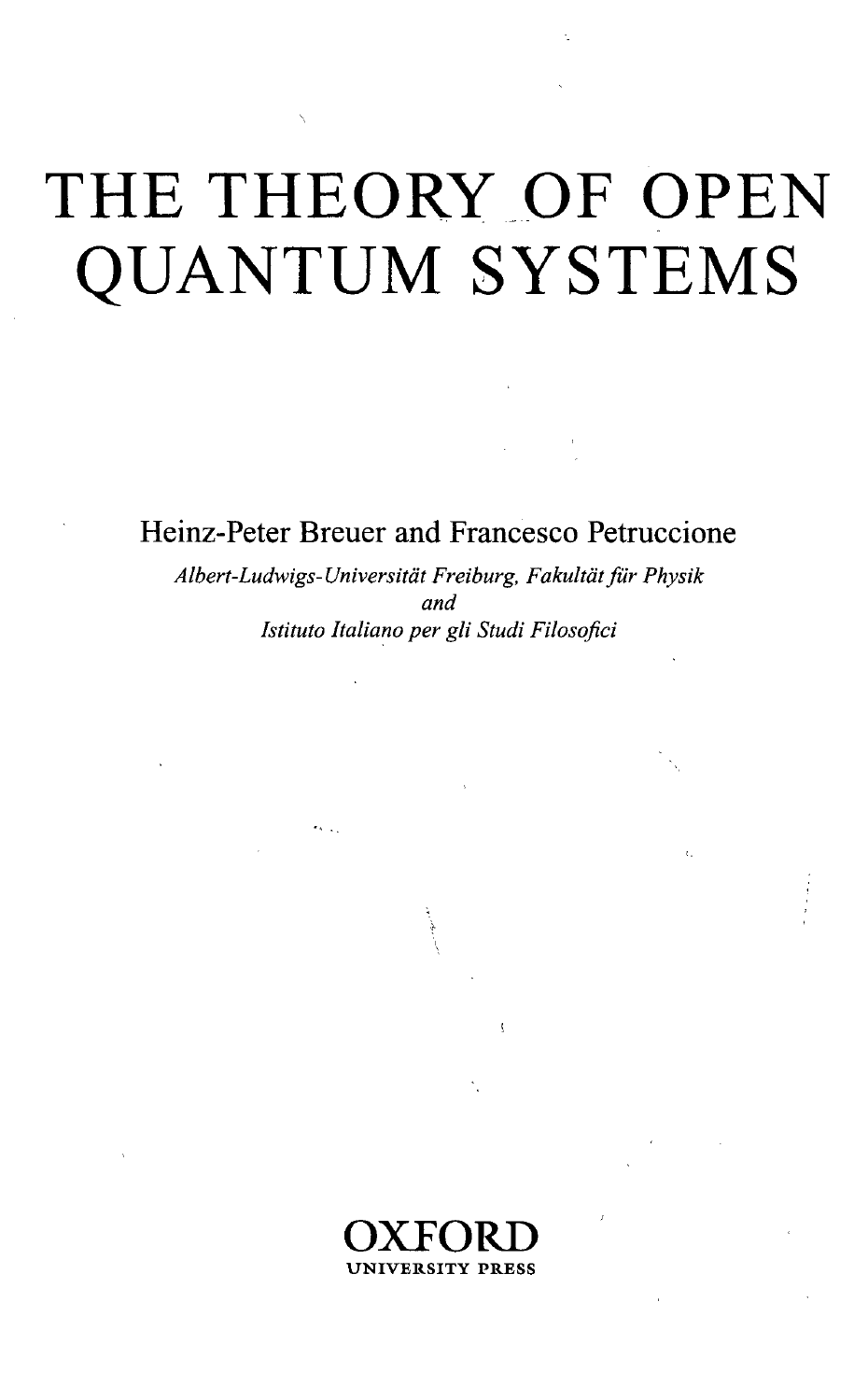## CONTENTS

## I PROBABILITY IN CLASSICAL AND QUANTUM PHYSICS

| 1        |            |                                                     | Classical probability theory and stochastic processes  | $\bf 3$                 |  |
|----------|------------|-----------------------------------------------------|--------------------------------------------------------|-------------------------|--|
|          | 1.1        | The probability space                               |                                                        | 3                       |  |
|          |            |                                                     | 1.1.1 The $\sigma$ -algebra of events                  | $\overline{\mathbf{3}}$ |  |
|          |            |                                                     | 1.1.2 Probability measures and Kolmogorov axioms       | $\overline{4}$          |  |
|          |            |                                                     | 1.1.3 Conditional probabilities and independence       | $\overline{5}$          |  |
|          | $1.2\,$    |                                                     | Random variables                                       | $\overline{5}$          |  |
|          |            |                                                     | 1.2.1 Definition of random variables                   | $\bf{6}$                |  |
|          |            |                                                     | 1.2.2 Transformation of random variables               | $\boldsymbol{8}$        |  |
|          |            |                                                     | 1.2.3 Expectation values and characteristic function   | $\boldsymbol{9}$        |  |
|          | 1.3        |                                                     | Stochastic processes                                   |                         |  |
|          |            |                                                     | 1.3.1 Formal definition of a stochastic process        | 11                      |  |
|          |            |                                                     | 1.3.2 The hierarchy of joint probability distributions | 12                      |  |
|          | 1.4        |                                                     | Markov processes                                       | 14                      |  |
|          |            |                                                     | 1.4.1 The Chapman-Kolmogorov equation                  | 14                      |  |
|          |            |                                                     | 1.4.2 Differential Chapman-Kolmogorov equation         | 17                      |  |
|          |            |                                                     | 1.4.3 Deterministic processes and Liouville equation   | 19                      |  |
|          |            |                                                     | 1.4.4 Jump processes and the master equation           | 21                      |  |
|          |            |                                                     | 1.4.5 Diffusion processes and Fokker-Planck equation   | 28                      |  |
|          | 1.5        |                                                     | Piecewise deterministic processes                      | 32                      |  |
|          |            | 1.5.1                                               | The Liouville master equation                          | 33                      |  |
|          |            |                                                     | 1.5.2 Waiting time distribution and sample paths       | 33                      |  |
|          |            |                                                     | 1.5.3 Path integral representation of PDPs             | 37                      |  |
|          |            | 1.5.4                                               | Stochastic calculus for PDPs                           | 39                      |  |
|          | $1.6\,$    | Lévy processes                                      |                                                        |                         |  |
|          |            |                                                     | 1.6.1 Translation invariant processes                  | 46                      |  |
|          |            |                                                     | 1.6.2 The Lévy-Khintchine formula                      | 47                      |  |
|          |            | 1.6.3                                               | Stable Lévy processes                                  | 51                      |  |
|          | References |                                                     |                                                        | 57                      |  |
| $\bf{2}$ |            |                                                     | Quantum probability                                    | 59                      |  |
|          | $2.1\,$    | The statistical interpretation of quantum mechanics |                                                        |                         |  |
|          |            | 2.1.1                                               | Self-adjoint operators and the spectral theorem        | 59                      |  |
|          |            |                                                     | 2.1.2 Observables and random variables                 | 63                      |  |
|          |            |                                                     | 2.1.3 Pure states and statistical mixtures             | 65                      |  |
|          |            |                                                     | 2.1.4 Joint probabilities in quantum mechanics         | 70                      |  |
|          | 2.2        |                                                     | Composite quantum systems                              | 74                      |  |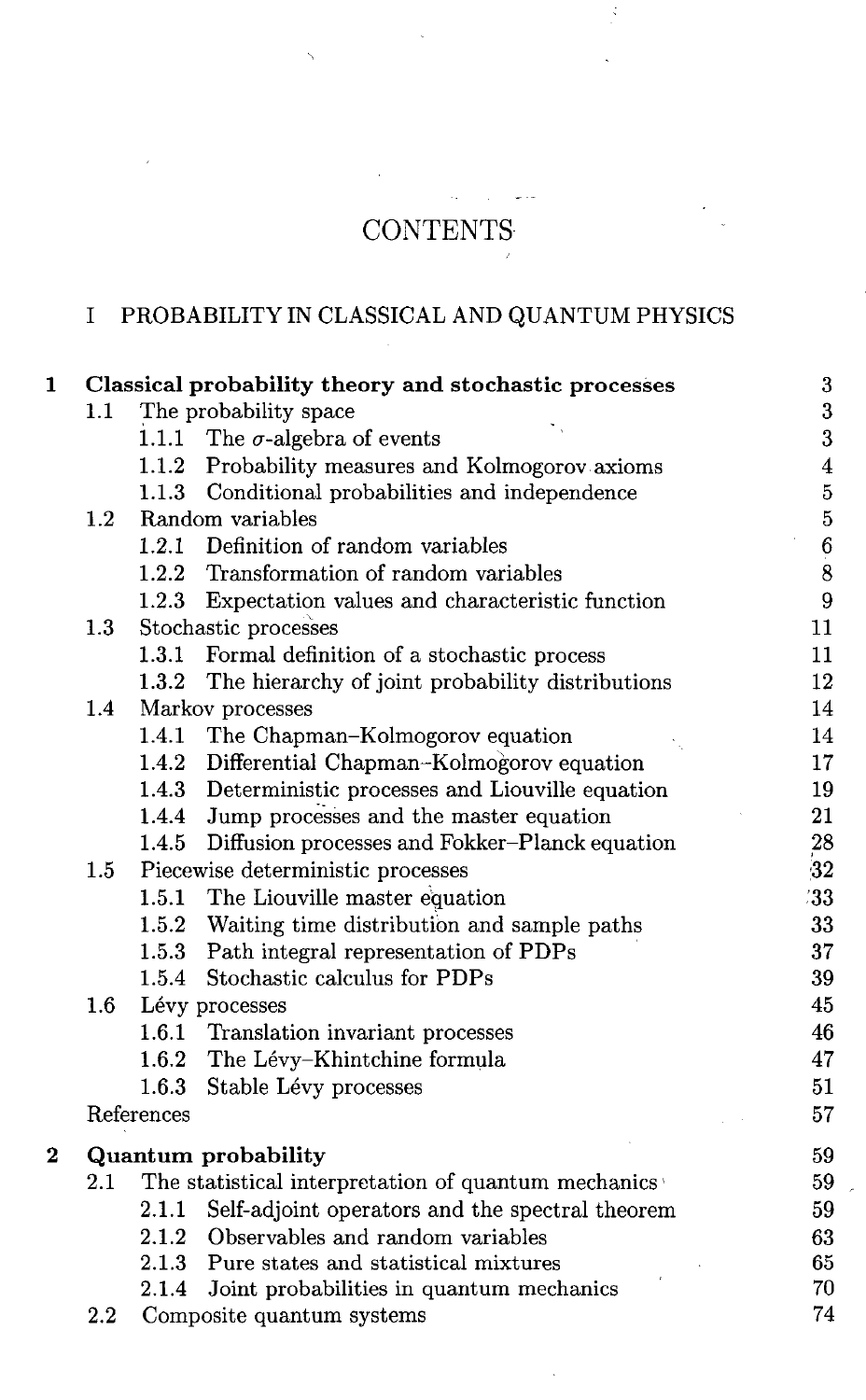| <b>CONTENTS</b> |
|-----------------|

 $\overline{\phantom{0}}$ 

 $\bar{\lambda}_\alpha$ 

|         |            | 2.2.1 Tensor product                                | 75  |
|---------|------------|-----------------------------------------------------|-----|
|         | 2.2.2      | Schmidt decomposition and entanglement              | 77  |
| $2.3\,$ |            | Quantum entropies                                   | 79  |
|         |            | 2.3.1 Von Neumann entropy                           | 79  |
|         |            | 2.3.2 Relative entropy                              | 81  |
|         |            | 2.3.3 Linear entropy                                | 82  |
| 2.4     |            | The theory of quantum measurement                   | 83  |
|         |            | 2.4.1 Ideal quantum measurements                    | 83  |
|         |            | 2.4.2 Operations and effects                        | 85  |
|         |            | 2.4.3 Representation theorem for quantum operations | 87  |
|         |            | 2.4.4 Quantum measurement and entropy               | 92  |
|         |            | 2.4.5 Approximate measurements                      | 93  |
|         |            | 2.4.6 Indirect quantum measurements                 | 96  |
|         | 2.4.7      | Quantum non-demolition measurements                 | 102 |
|         | References |                                                     | 104 |
|         |            | <b>II DENSITY MATRIX THEORY</b>                     |     |
|         |            | <b>Quantum master equations</b>                     | 109 |
| $3.1\,$ |            | Closed and open quantum systems                     | 110 |
|         |            | 3.1.1 The Liouville-von Neumann equation            | 110 |
|         |            | 3.1.2 Heisenberg and interaction picture            | 112 |
|         |            | 3.1.3 Dynamics of open systems                      | 115 |
| $3.2\,$ |            | Quantum Markov processes                            | 117 |
|         |            | 3.2.1 Quantum dynamical semigroups                  | 117 |
|         |            | 3.2.2 The Markovian quantum master equation         | 119 |
|         |            | 3.2.3 The adjoint quantum master equation           | 124 |
|         |            | 3.2.4 Multi-time correlation functions              | 125 |
|         | 3.2.5      | Irreversibility and entropy production              | 128 |
| $3.3\,$ |            | Microscopic derivations                             | 130 |
|         |            | 3.3.1 Weak-coupling Limit                           | 130 |
|         |            | 3.3.2 Relaxation to equilibrium                     | 137 |
|         |            | 3.3.3 Singular-coupling limit                       | 138 |
|         |            | 3.3.4 Low-density limit                             | 139 |
| 3.4     |            | The quantum optical master equation                 | 141 |
|         |            | 3.4.1 Matter in quantized radiation fields          | 141 |
|         |            | 3.4.2 Decay of a two-level system                   | 146 |
|         |            | 3.4.3 Decay into a squeezed field vacuum            | 149 |
|         |            | 3.4.4 More general reservoirs                       | 152 |
|         | 3.4.5      | Resonance fluorescence                              | 154 |
|         | 3.4.6      | The damped harmonic oscillator                      | 160 |
| $3.5\,$ |            | Non-selective, continuous measurements              | 166 |
|         | 3.5.1      | The quantum Zeno effect                             | 166 |
|         | 3.5.2      | Density matrix equation                             | 167 |

 $\bf{3}$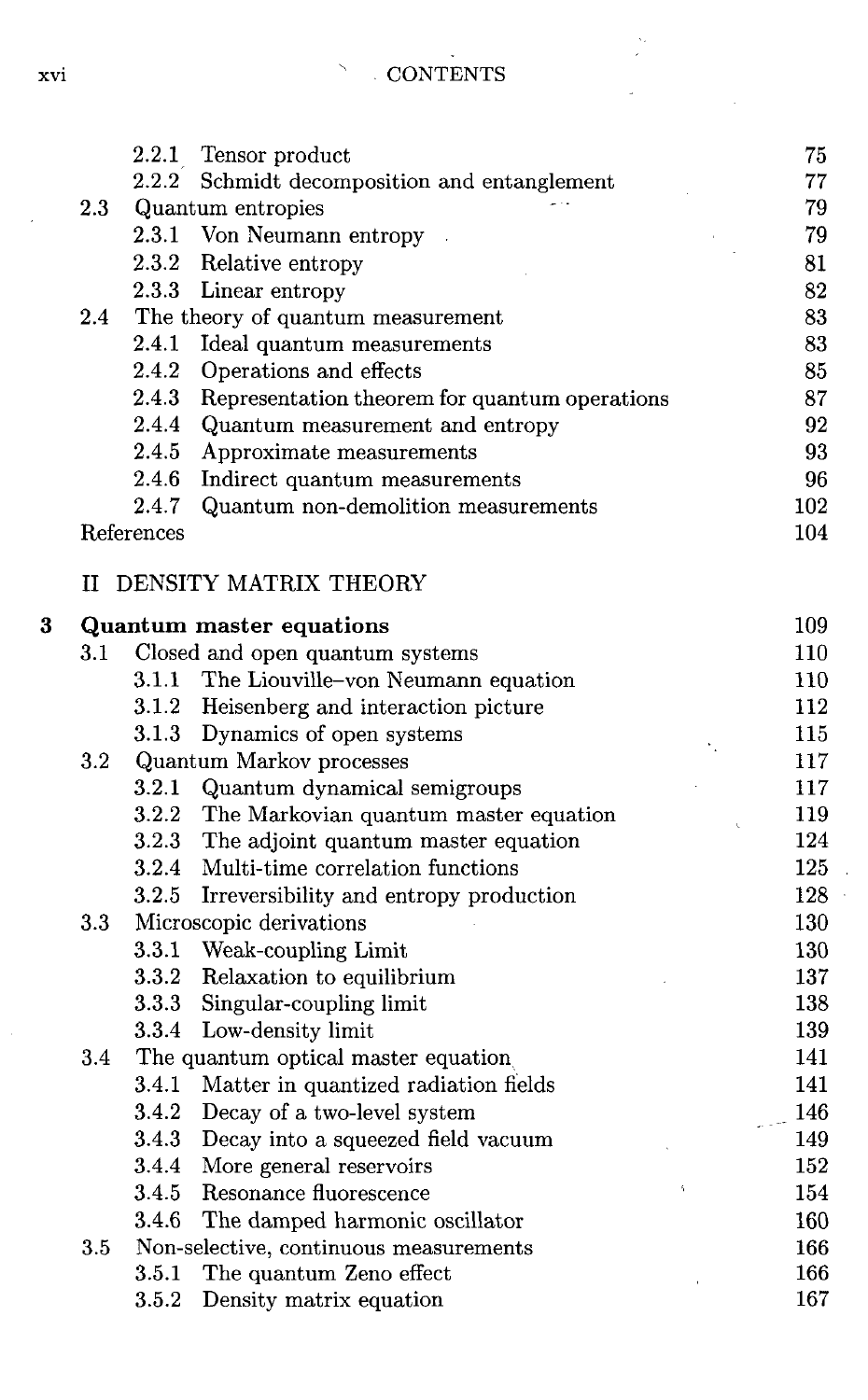$\sim$   $\sim$ 

 $\sim$ 

|   | 3.6                             |             | Quantum Brownian motion                                | 172 |
|---|---------------------------------|-------------|--------------------------------------------------------|-----|
|   |                                 |             | 3.6.1 The Caldeira-Leggett model                       | 172 |
|   |                                 |             | 3.6.2 High-temperature master equation                 | 173 |
|   |                                 |             | 3.6.3 The exact Heisenberg equations of motion         | 182 |
|   |                                 |             | 3.6.4 The influence functional                         | 192 |
|   | 3.7                             |             | Non-linear quantum master equations                    | 201 |
|   |                                 |             | 3.7.1 Quantum Boltzmann equation                       | 201 |
|   |                                 |             | 3.7.2 Mean field master equations                      | 203 |
|   |                                 |             | 3.7.3 Mean field laser equations                       | 205 |
|   |                                 |             | 3.7.4 Non-linear Schrödinger equation                  | 208 |
|   |                                 |             | 3.7.5 Super-radiance                                   | 210 |
|   |                                 | References  |                                                        | 216 |
| 4 |                                 | Decoherence |                                                        | 219 |
|   | 4.1<br>The decoherence function |             |                                                        |     |
|   | 4.2                             |             | An exactly-solvable model                              | 225 |
|   |                                 |             | 4.2.1 Time evolution of the total system               | 225 |
|   |                                 |             | 4.2.2 Decay of coherences and the decoherence factor   | 227 |
|   |                                 |             | 4.2.3 Coherent subspaces and system-size dependence    | 231 |
|   | 4.3                             |             | Markovian mechanisms of decoherence                    | 232 |
|   |                                 |             | 4.3.1 The decoherence rate                             | 233 |
|   |                                 |             | 4.3.2 Quantum Brownian motion                          | 234 |
|   |                                 |             | 4.3.3 Internal degrees of freedom                      | 235 |
|   |                                 |             | 4.3.4 Scattering of particles                          | 237 |
|   | 4.4                             |             | The damped harmonic oscillator                         | 242 |
|   |                                 |             | 4.4.1 Vacuum decoherence                               | 242 |
|   |                                 |             | 4.4.2 Thermal noise                                    | 246 |
|   | 4.5                             |             | Electromagnetic field states                           | 251 |
|   |                                 | 4.5.1       | Atoms interacting with a cavity field mode             | 251 |
|   |                                 |             | 4.5.2 Schrödinger cat states                           | 257 |
|   | 4.6                             |             | Caldeira-Leggett model                                 | 262 |
|   |                                 |             | 4.6.1 General decoherence formula                      | 263 |
|   |                                 |             | 4.6.2 Ohmic environments                               | 265 |
|   | 4.7                             |             | Decoherence and quantum measurement                    | 269 |
|   |                                 | 4.7.1       | Dynamical selection of a pointer basis                 | 270 |
|   |                                 | 4.7.2       | Dynamical model for a quantum measurement              | 275 |
|   |                                 | References  |                                                        | 278 |
|   |                                 |             | -8<br>III STOCHASTIC PROCESSES IN HILBERT SPACE        |     |
| 5 |                                 |             | Probability distributions on Hilbert space             | 283 |
|   | 5.1                             |             | The state vector as a random variable in Hilbert space | 283 |
|   |                                 | 5.1.1       | A new type of quantum mechanical ensemble              | 283 |
|   |                                 | 5.1.2       | Stern-Gerlach experiment                               | 288 |
|   | $5.2\,$                         |             | Probability density functionals on Hilbert space       | 291 |

ł

J,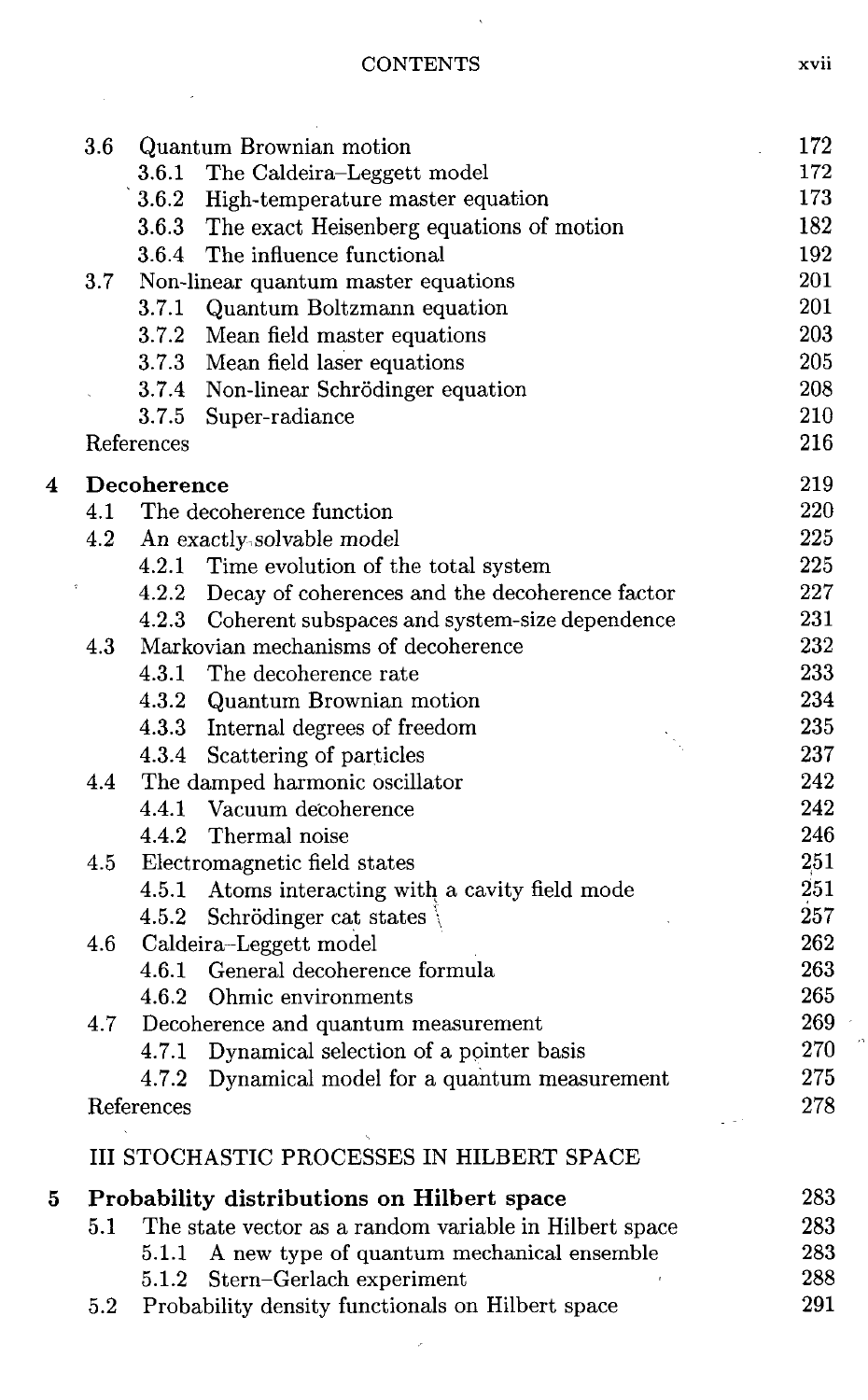|   |                                         | 5.2.1      | Probability measures on Hilbert space                   | 291 |  |
|---|-----------------------------------------|------------|---------------------------------------------------------|-----|--|
|   |                                         |            | 5.2.2 Distributions on projective Hilbert space         | 294 |  |
|   |                                         |            | 5.2.3 Expectation values                                | 297 |  |
|   | 5.3                                     |            | Ensembles of mixtures                                   | 299 |  |
|   |                                         | 5.3.1      | Probability density functionals on state space          | 299 |  |
|   |                                         | 5.3.2      | Description of selective quantum measurements           | 301 |  |
|   |                                         | References |                                                         | 302 |  |
| 6 |                                         |            | <b>Stochastic dynamics in Hilbert space</b>             | 303 |  |
|   | 6.1                                     |            | Dynamical semigroups and PDPs in Hilbert space          | 304 |  |
|   |                                         |            | 6.1.1 Reduced system dynamics as a PDP                  | 304 |  |
|   |                                         |            | 6.1.2 The Hilbert space path integral                   | 311 |  |
|   |                                         |            | 6.1.3 Diffusion approximation                           | 314 |  |
|   |                                         |            | 6.1.4 Multi-time correlation functions                  | 316 |  |
|   | 6.2                                     |            | Stochastic representation of continuous measurements    | 320 |  |
|   |                                         | 6.2.1      | Stochastic time evolution of $\mathcal{E}_P$ -ensembles | 321 |  |
|   |                                         |            | 6.2.2 Short-time behaviour of the propagator            | 322 |  |
|   | 6.3                                     |            | Direct photodetection                                   | 324 |  |
|   |                                         |            | 6.3.1 Derivation of the PDP                             | 324 |  |
|   |                                         |            | 6.3.2 Path integral solution                            | 330 |  |
|   | 6.4                                     |            | Homodyne photodetection                                 | 335 |  |
|   |                                         |            | 6.4.1 Derivation of the PDP for homodyne detection      | 336 |  |
|   |                                         |            | 6.4.2 Stochastic Schrödinger equation                   | 340 |  |
|   | $6.5\,$                                 |            | Heterodyne photodetection                               | 342 |  |
|   |                                         |            | 6.5.1 Stochastic Schrödinger equation                   | 342 |  |
|   |                                         |            | 6.5.2 Stochastic collapse models                        | 345 |  |
|   | 6.6                                     |            | Stochastic density matrix equations                     | 348 |  |
|   | 6.7                                     |            | Photodetection on a field mode                          | 350 |  |
|   |                                         |            | 6.7.1 The photocounting formula                         | 350 |  |
|   |                                         | 6.7.2      | QND measurement of a field mode                         | 354 |  |
|   |                                         | References |                                                         | 358 |  |
| 7 | The stochastic simulation method<br>361 |            |                                                         |     |  |
|   | 7.1                                     |            | Numerical simulation algorithms for PDPs                | 362 |  |
|   |                                         |            | 7.1.1 Estimation of expectation values                  | 362 |  |
|   |                                         |            | 7.1.2 Generation of realizations of the process         | 363 |  |
|   |                                         |            | 7.1.3 Determination of the waiting time                 | 364 |  |
|   |                                         |            | 7.1.4 Selection of the jumps                            | 367 |  |
|   | 7.2                                     |            | Algorithms for stochastic Schrödinger equations         | 367 |  |
|   |                                         | 7.2.1      | General remarks on convergence                          | 368 |  |
|   |                                         | 7.2.2      | The Euler scheme                                        | 370 |  |
|   |                                         | 7.2.3      | The Heun scheme                                         | 370 |  |
|   |                                         | 7.2.4      | The fourth-order Runge-Kutta scheme                     | 370 |  |
|   |                                         | 7.2.5      | A second-order weak scheme                              | 372 |  |
|   | $7.3\,$                                 | Examples   |                                                         | 373 |  |

ł,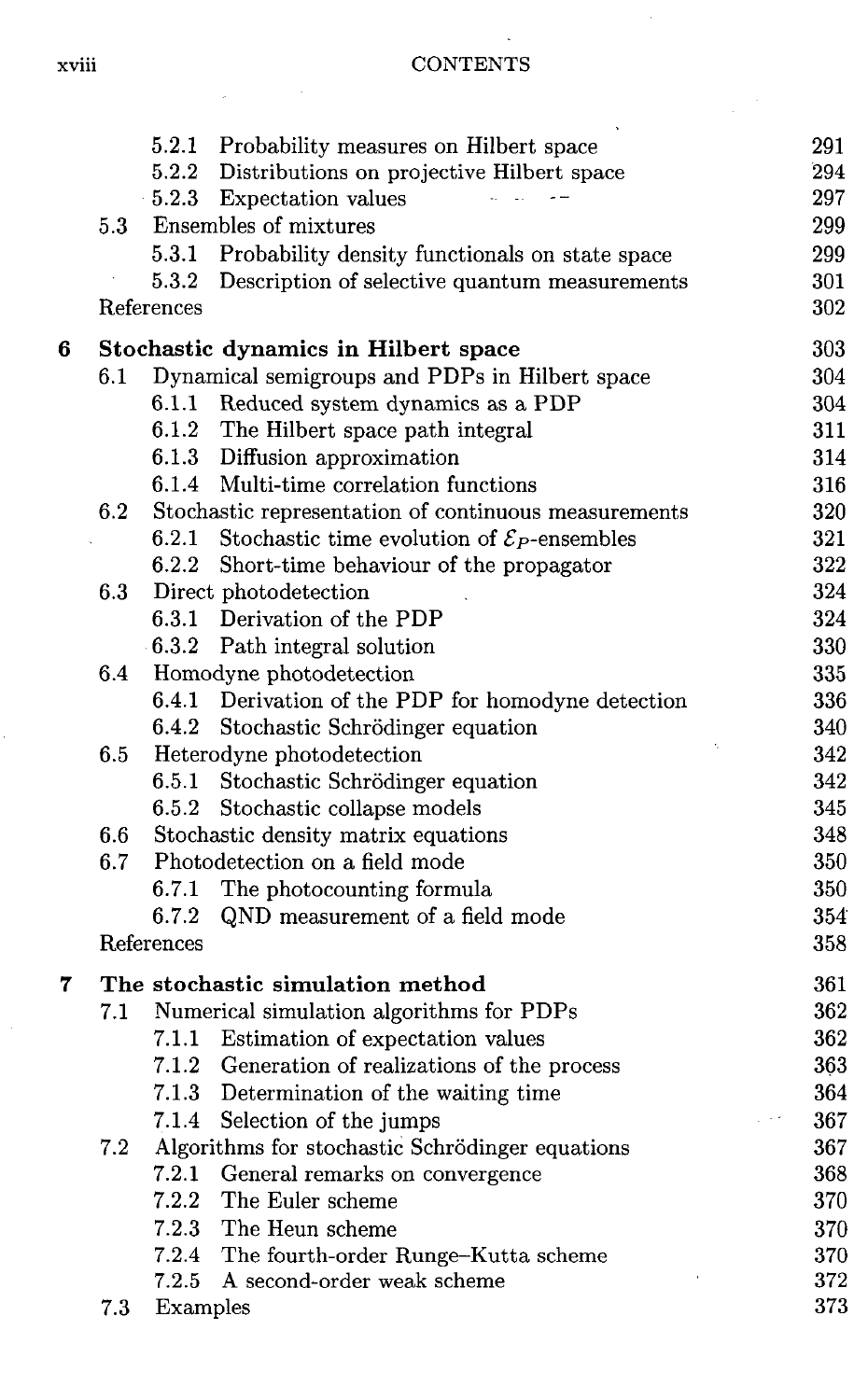**CONTENTS** 

 $\sim$ 

 $\bar{\lambda}$ 

 $\ddot{\phantom{0}}$ 

|   |                                                                   |            | 7.3.1 The damped harmonic oscillator                | 373 |
|---|-------------------------------------------------------------------|------------|-----------------------------------------------------|-----|
|   |                                                                   | 7.3.2      | The driven two-level system                         | 377 |
|   | $7.4~^{\circ}$                                                    |            | A case study on numerical performance               | 380 |
|   |                                                                   |            | 7.4.1 Numerical efficiency and scaling laws         | 381 |
|   |                                                                   | 7.4.2      | The damped driven Morse oscillator                  | 383 |
|   |                                                                   | References |                                                     | 389 |
| 8 |                                                                   |            | Applications to quantum optical systems             | 390 |
|   | 8.1                                                               |            | Continuous measurements in QED                      | 391 |
|   |                                                                   |            | 8.1.1 Constructing the microscopic Hamiltonian      | 391 |
|   |                                                                   |            | 8.1.2 Determination of the QED operation            | 393 |
|   |                                                                   |            | 8.1.3 Stochastic dynamics of multipole radiation    | 396 |
|   |                                                                   |            | 8.1.4 Representation of incomplete measurements     | 398 |
|   | 8.2                                                               |            | Dark state resonances                               | 401 |
|   |                                                                   | 8.2.1      | Waiting time distribution and trapping state        | 401 |
|   |                                                                   |            | 8.2.2 Measurement schemes and stochastic evolution  | 405 |
|   | 8.3                                                               |            | Laser cooling and Lévy processes                    | 409 |
|   |                                                                   |            | 8.3.1 Dynamics of the atomic wave function          | 410 |
|   |                                                                   |            | 8.3.2 Coherent population trapping                  | 416 |
|   |                                                                   |            | 8.3.3 Waiting times and momentum distributions      | 421 |
|   | 8.4                                                               |            | Strong field interaction and the Floquet picture    | 428 |
|   |                                                                   | 8.4.1      | Floquet theory                                      | 429 |
|   |                                                                   |            | 8.4.2 Stochastic dynamics in the Floquet picture    | 431 |
|   |                                                                   | 8.4.3      | Spectral detection and the dressed atom             | 434 |
|   |                                                                   | References |                                                     | 437 |
|   |                                                                   |            | IV NON-MARKOVIAN QUANTUM PROCESSES                  |     |
| 9 |                                                                   |            | Projection operator techniques                      | 441 |
|   | 9.1                                                               |            | The Nakajima-Zwanzig projection operator technique  | 442 |
|   |                                                                   |            | 9.1.1 Projection operators                          | 442 |
|   |                                                                   | 9.1.2      | The Nakajima-Zwanzig equation                       | 443 |
|   | 9.2                                                               |            | The time-convolutionless projection operator method | 445 |
|   |                                                                   |            | 9.2.1 The time-local master equation                | 446 |
|   |                                                                   |            | 9.2.2 Perturbation expansion of the TCL generator   | 447 |
|   |                                                                   |            | 9.2.3 The cumulant expansion                        | 451 |
|   |                                                                   |            | 9.2.4 Perturbation expansion of the inhomogeneity   | 452 |
|   |                                                                   |            | 9.2.5 Error analysis                                | 455 |
|   | Stochastic unravelling in the doubled Hilbert space<br>456<br>9.3 |            |                                                     |     |
|   |                                                                   | References |                                                     | 458 |
|   |                                                                   |            | 10 Non-Markovian dynamics in physical systems       | 460 |
|   |                                                                   |            | 10.1 Spontaneous decay of a two-level system        | 461 |
|   |                                                                   |            | 10.1.1 Exact master equation and TCL generator      | 461 |
|   |                                                                   |            | 10.1.2 Jaynes-Cummings model on resonance           | 466 |

xix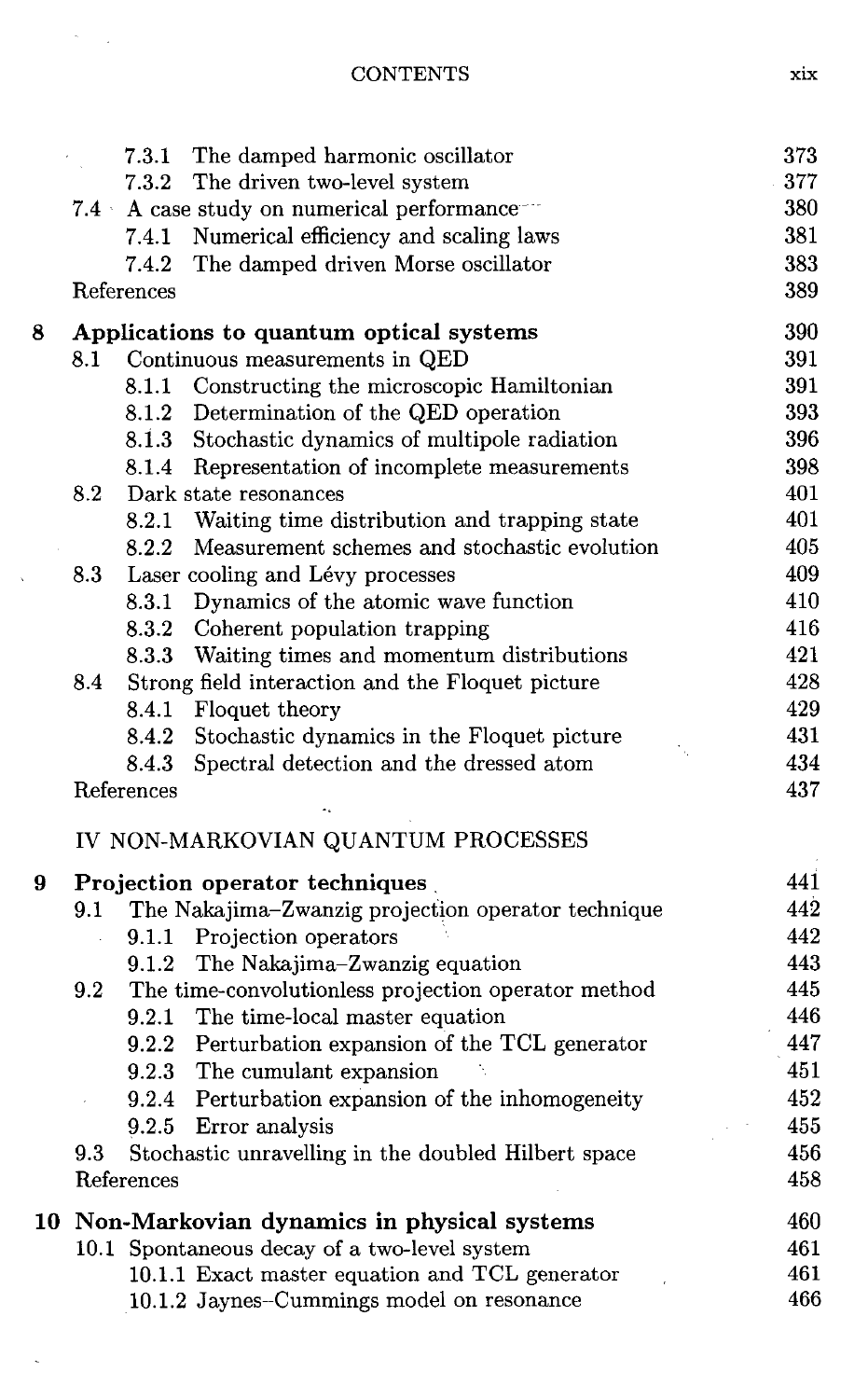| xх | <b>CONTENTS</b> |
|----|-----------------|
|    |                 |

i,

|   | 10.1.3 Jaynes-Cummings model with detuning              | 471 |
|---|---------------------------------------------------------|-----|
|   | 10.1.4 Spontaneous decay into a photonic band gap       | 474 |
|   | 10.2 The damped harmonic oscillator                     | 474 |
|   | 10.2.1 The model and frequency renormalization          | 475 |
|   | 10.2.2 Factorizing initial conditions                   | 477 |
|   | 10.2.3 The stationary state                             | 481 |
|   | 10.2.4 Non-factorizing initial conditions               | 483 |
|   | 10.2.5 Disregarding the inhomogeneity                   | 488 |
|   | 10.3 The spin-boson system                              | 490 |
|   | 10.3.1 Microscopic model                                | 490 |
|   | 10.3.2 Relaxation of an initially factorizing state     | 491 |
|   | 10.3.3 Equilibrium correlation functions                | 495 |
|   | 10.3.4 Transition from coherent to incoherent motion    | 496 |
|   | References                                              | 497 |
| V | RELATIVISTIC QUANTUM PROCESSES                          |     |
|   | 11 Measurements in relativistic quantum mechanics       | 501 |
|   | 11.1 The Schwinger-Tomonaga equation                    | 502 |
|   | 11.1.1 States as functionals of spacelike hypersurfaces | 502 |
|   | 11.1.2 Foliations of space-time                         | 506 |
|   | 11.2 The measurement of local observables               | 507 |
|   | 11.2.1 The operation for a local measurement            | 508 |
|   | 11.2.2 Relativistic state reduction                     | 511 |
|   | 11.2.3 Multivalued space-time amplitudes                | 514 |
|   | 11.2.4 The consistent hierarchy of joint probabilities  | 517 |
|   | 11.2.5 EPR correlations                                 | 521 |
|   | 11.2.6 Continuous measurements                          | 523 |
|   | 11.3 Non-local measurements and causality               | 526 |
|   | 11.3.1 Entangled quantum probes                         | 527 |
|   | 11.3.2 Non-local measurement by EPR probes              | 530 |
|   | 11.3.3 Quantum state verification                       | 536 |
|   | 11.3.4 Non-local operations and the causality principle | 538 |
|   | 11.3.5 Restrictions on the measurability of operators   | 544 |
|   | 11.3.6 QND verification of non-local states             | 550 |
|   | 11.3.7 Preparation of non-local states                  | 554 |
|   | 11.3.8 Exchange measurements                            | 555 |
|   | 11.4 Quantum teleportation                              | 557 |
|   | 11.4.1 Coherent transfer of quantum states              | 557 |
|   | 11.4.2 Teleportation and Bell-state measurement         | 560 |
|   | 11.4.3 Experimental realization                         | 562 |
|   | References                                              | 565 |
|   | 12 Open quantum electrodynamics                         | 568 |
|   | 12.1 Density matrix theory for QED                      | 569 |

J,

 $\bar{\beta}$  $\frac{1}{2} \sum_{i=1}^{n}$